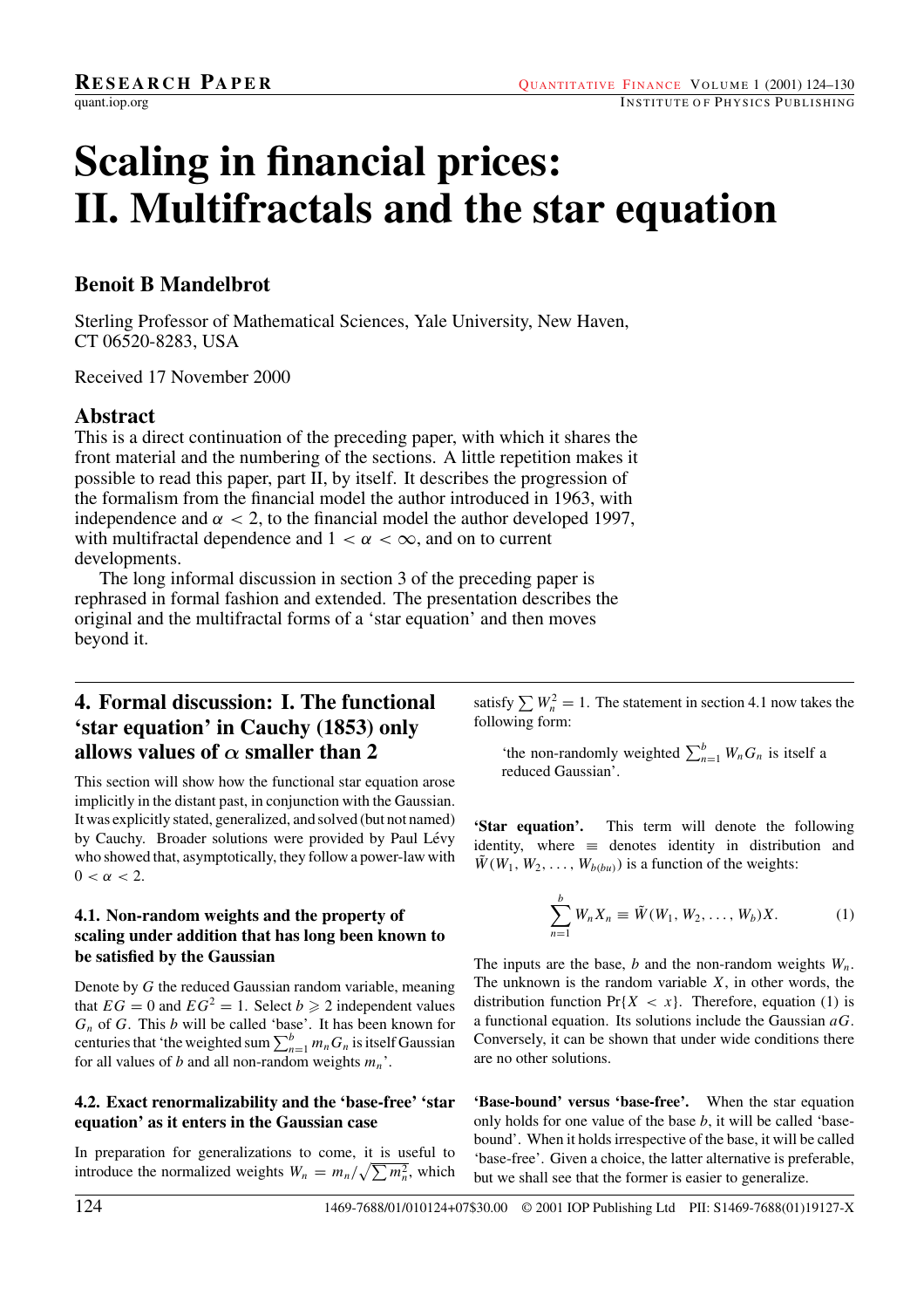#### **4.3. A star equation put forward by Cauchy in 1853; symmetric solutions due to Cauchy and skew solutions due to Levy ´**

In 1853, Cauchy, aged 64, introduced the base-free star equation for independent  $X_m$  and without auxiliary conditions. This work also had the distinction of being the first to study random variables through their Fourier transforms, now called characteristic functions  $\varphi(s)$ . With all weights equal to 1, the right-hand side of the star equation becomes  $\tilde{W}(n)$  and the  $\varphi$ must satisfy the 'dual star equation'

$$
\varphi^{n}(s) = \varphi[\tilde{W}(n)s].
$$

Cauchy advanced the reduced solution

 $\varphi_R(s) = \exp(-|s|^{\alpha}),$ where  $\alpha$  is positive real.

Adding a scale factor  $\gamma$  and a position factor  $\mu$  yields  $\varphi(s) = \exp(-i\mu s - \gamma |s|^{\alpha})$ . Real characteristic functions correspond to symmetric densities. Much later, Polya showed that for  $\alpha > 2$  the Fourier transform of  $\exp(-|s|^{\alpha})$  fails to  $be \geq 0$ , hence cannot be a probability density. Therefore, the fundamental restriction  $\alpha$  < 2, which is at the core of this paper, first appeared for a purely mathematical reason.

The problem was completely solved in Lévy  $(1925)$  which describes complex-valued solutions  $\varphi(s)$  that correspond to asymmetric distributions. In addition to  $\mu$ ,  $\gamma$  and  $\alpha$  between 0 and 2, they require a fourth parameter  $\beta$  that satisfies  $-1 \leq \beta \leq 1$ . It is  $\beta = 0$  in Cauchy's original symmetric case,  $\beta = \pm 1$  being the most asymmetric cases.

My main reason to credit the stable distributions to Lévy rather than to Cauchy is that the cases required in applications are most often asymmetric. Furthermore, the term 'Cauchy distribution' has already been assigned (by Lévy himself!) to a distribution that Cauchy had credited to Poisson. Also, I knew Lévy and consider that, while he did not *father* the idea, unquestionably he deserves credit for having *mothered* it in the mathematical community.

## **4.4. Cauchy's star equation 'generates', 'explains' or 'accounts for' the power-law distributions with**  $\alpha$  < 2; it is not an example of 'power law in, power **law out, with nothing concerning the bell' (see section 2.5); it is an example of 'scaling in and a bell and a power law simultaneously coming out'**

As is well known by now, the stable solutions of Cauchy's star equation have power-law tails whose critical exponent  $\alpha$ can range from 0 to 2. Therefore, the desire to 'explain' or, more modestly, to 'account for them', has baffled science since Pareto. In the Cauchy equation, a power law is absent from the input and (except for  $\alpha = 2$ ) present in the output.

# **5. Formal discussion: II. Random weights W and the multifractal star equation put forward in Mandelbrot (1974); its solutions allow**  $1 < \alpha < \infty$

The material in this section is in part published but is little known and section 6 reports on the application to finance of very recent material.

The inequality  $\alpha$  < 2 is imposed by Cauchy's star equation relative to scaling combined with independence. Many writers concluded that, whenever data yield  $\alpha > 2$ , scaling is inadequate and should be abandoned. My alternative proposal is to foresake independence and generalize scaling into multiscaling.

This proposal is best carried out in the context of the M1972/1997 model sketched in section 1.7. It takes the form of the compounded function  $P(t) = B_H[\theta(t)]$ . This is an oscillating multifractal function, where  $B_H(\theta)$  is a fractional Brownian motion and  $\theta(t)$  is the integral of a multifractal measure, that is, an increasing (non-oscillating) multifractal function. If  $\theta(t)$  had been a function with independent increments, compounding would have reduced to a special case called subordination. In finance, subordination was pioneered in 1967 by Mandelbrot and Taylor (reproduced in chapter E21 of Mandelbrot (1997)). More recently, many authors changed  $\theta(t)$  but preserved independent increments. What is needed is not a better subordination but a well-chosen general compounding; my offering is multifractals.

The multifractal star equation's most striking property is that it *can* generate a power-law distribution with an exponent between 1 and  $\infty$ . This happens under delicate conditions that were dismissed as anomalous. It shall be argued that this perception is especially clearly unwarranted in the context of price variation. Let us elaborate.

### **5.1. Fractional Brownian motion of a multifractal time;** the exponents  $H$ ,  $\alpha$  and  $q_{\text{crit}}$  and the relation  $\alpha$  =  $q_{\text{crit}}/H$ , which allows 1 <  $\alpha$  <  $\infty$

Given  $0 < H < 1$ , the fractional Brownian motion  $B_H(\theta)$ is the oscillating random process defined as follows. Its increments are Gaussian and satisfy  $E[B_H(\theta) - B_H(0)] = 0$ and  $E[B_H(\theta) - B_H(0)]^2 = \theta^{2H}$ . It follows that for  $q > -1$ ,

$$
E[|B_H(\theta - B_H(0))|^q] = \gamma(q)\theta^{qH}.
$$

The prefactor  $\gamma(q)$  is positive and finite.

A multifractal time transform  $\theta(t)$  is a far more subtle notion. The random multifractal measure in a time interval  $dt$ will be introduced in section 5.4 and denoted as  $\mu(dt)$ . The function  $\theta(t)$  will be taken to be a non-decreasing function defined as the total measure  $\mu([0, t])$  in the interval  $[0, t]$ . In somewhat rough terms to be discussed in section 5.4 and developed in section 6,  $\theta(t)$  is characterized by the fact that its moments take the form

$$
E[\theta(t)]^q = E\Omega^q t^{\tau(q)+1}.
$$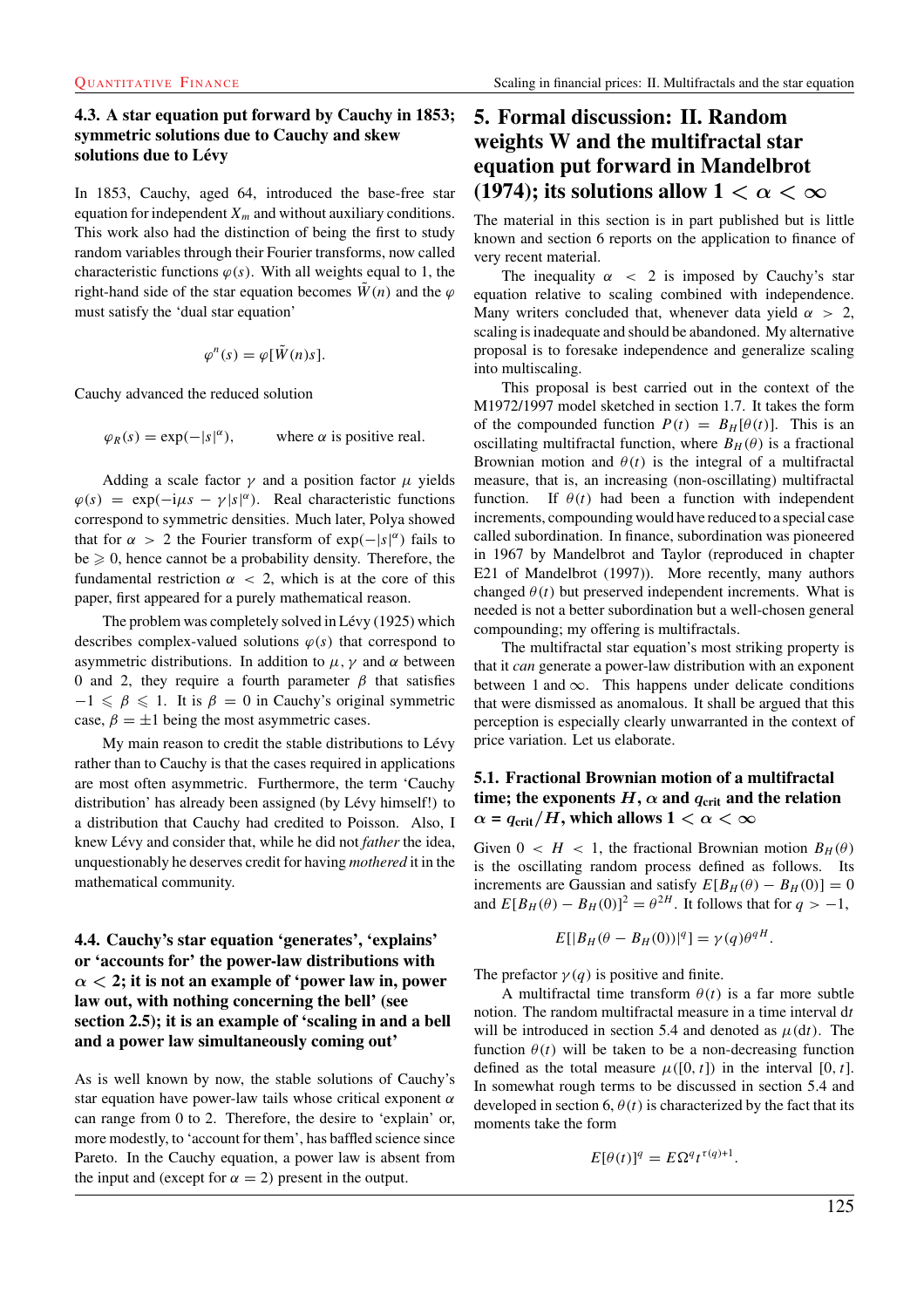Here the exponent  $\tau(q)$  is a basic function in the multifractal formalism. When different multifractal measures share the same  $\tau(q)$ , they may differ but the differences lie beyond the reach of the theory of multifractals.

The prefactor  $\Omega$  is ordinarily disregarded but was an essential focus of interest in Mandelbrot (1974). It will be motivated in section 5.3.

Up to this point, the argument assumed that all the moments are finite otherwise meticulous scientists make this assumption all the time, without even a thought, but in this context it happens to lead to a paradox.

Indeed, the study of the specific cascade described in section 5.4 revealed a possibility that a fully general approach may have missed. It is possible to have  $\tau(q) < 0$  for  $q > 1$ . If so, as  $t \to \infty$  the exponential factor  $t^{\tau(q)+1}$  increases more slowly than t; this is a conclusion I viewed as impossible. The only way out that came to mind is that  $\tau(q)$  < 0 must imply  $E\Omega^{q} = \infty$ . This hunch was confirmed, first heuristically and later rigorously by Kahane and Peyrière (see chapter N17 of Mandelbrot (1999)).

In the present context, infinite moments are not as strange as it seemed in 1974. In fact, their time has come because we are concerned with price changes that follow a power law distribution of exponent  $\alpha$  for which the q-moments are infinite for  $q > \alpha$ . With multifractals, the plainest way to achieve the result is if the q-moments of  $\Omega$  are infinite for  $q > q_{\text{crit}} = \alpha H$ .

From  $1 < q_{\text{crit}} < \infty$  and  $\theta < H < 1$ , it follows that  $1 < \alpha < \infty$ . As announced, *the range of possible values of*  $\alpha$  *has been extended beyond 2, to* 1 <  $\alpha$  <  $\infty$ . The range  $0 < \alpha < 1$  is not needed for the present purposes. It is not attainable in this fashion but requires a further generalization.

Assuming  $q < q_{\rm crit}$ , combine the two preceding equations and write  $\tilde{\tau}(q) = \tau(qH)$ . This yields

$$
E[|B_H[\theta(t)] - B_H(0)|^q] = \gamma(q) E \Omega^{qH} \theta^{\tau(qH)+1}
$$
  
=  $\gamma(q) E \Omega^{qH} t^{\tilde{\tau}(q)+1}.$ 

**The experimental evidence provided by figure 5.** Sections 5 and 6 are largely theoretical and the data that motivate them are described in Calvet and Fisher (2001) and the third part of Mandelbrot, Calvet and Fisher (1997). Figure 5 shows the quality of fit that the last formula provided for one of the most important among financial price series.

**The contrast between uni- and multifractal bevaviour.** The exponents in the last three displayed formulae rule the rates of growth of three basic expectations.

For  $B_H(\theta)$ , the qth scale factor is  $\sim \theta^H$ , independently of q. For this reason,  $B_H(\theta)$  is called uniscaling or unifractal.

For  $\theta(t)$  this scale factor is  $\sim t^{[\tau(q)+1]/q}$ , which depends on q. For that reason,  $\theta(t)$  is called multifractal. The same is true of  $B_H[\theta(t)]$ .

The expression  $[\tau(q) + 1]/q$  is fundamentally more directly relevant than the alternative expression  $\tau(q)/(q-1)$ which is often found in the literature of multifractals.

**Goals.** The remainder of this section and section 6 concern specific multifractal mechanisms for which the preceding heuristic is exactly correct, and  $\theta(t)$  has a power-law distribution whose exponent is a critical  $q<sub>crit</sub>$ .





**Figure 5.** Doubly logarithmic plot of the partition function of the data as a function of dt in the case of the US Dollar/Deutschmark exchange rate; the data were provided by Richard Olsen in Zurich. The main observations are (i) the fact that the plots are straight from  $dt$  of the order of one hour to  $dt$  of more than a hundred days; the slopes of the plots define the function  $\tilde{\tau}(q)$ ; (ii) the fact that the value of  $q = 1/H$  for which  $\tilde{\tau}(q) = 0$  is close to 2. Observation (i) is a symptom of multifractality. Observation (ii) is a symptom that the process is *close* to being a Wiener–Brownian motion that is followed in multifractal time. The true value of  $H$  is a little above 1/2. Alternative statistical tests suggest the same inequality. If further confirmed, this would be a token of persistent fractional Brownian motion in multifractal time.

#### **5.2. Three kinds of multiplicative cascades in** *b***-adic grids (Mandelbrot 1974); and the multifractal measures they generate**

A base  $b$  is prescribed, and a  $b$ -adic grid is constructed by dividing the unit interval  $[0, 1]$  into b subintervals of equal lengths  $1/b$ , then each of those subintervals into b equals one, and so on.

The notion of multiplicative cascade comes in several forms to be distinguished momentarily. Every one begins with a measure  $\mu_0(dt)$  whose density is uniform on [0, 1] and equal to one. They are generated by the weights W and the masses  $M = W/b$ , to be introduced presently. Both will be random and identically distributed random variables, their respective expectations being  $EW = 1$  and  $EM = 1/b$ . This section could be simplified by proceeding in terms of  $M$ , but section 6 must be written in terms of  $W$ , so it is best to carry  $W$  and  $M$ together in this section

The first cascade stage ends with a measure  $\mu(t)$  whose density is uniform in each of the  $b$  subintervals of  $[0, 1]$ and equal to  $W_1, \ldots, W_b$ . The compounding masses are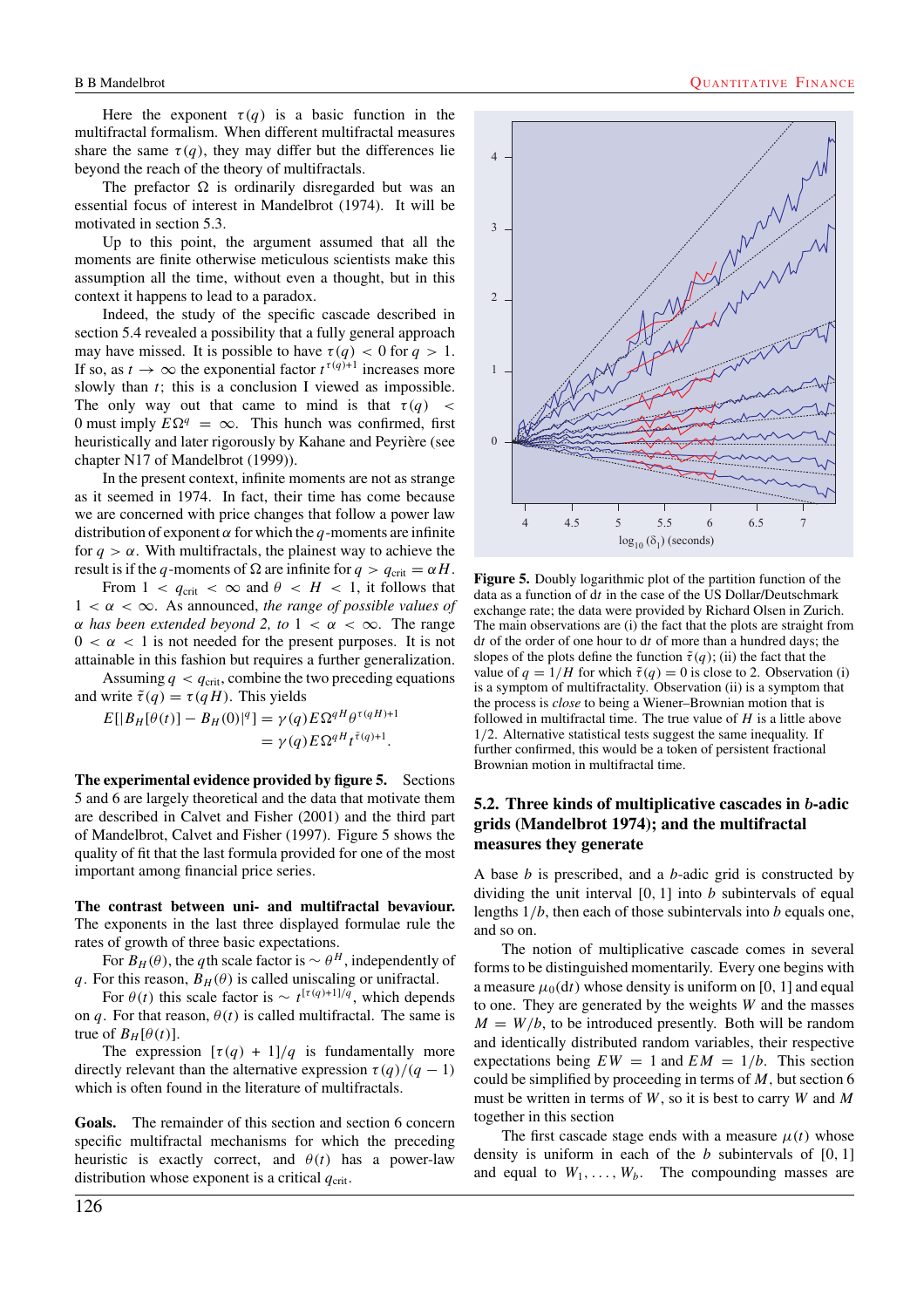$M_1, \ldots, M_b$ . The second (respectively, kth) stage ends on measuring denoted by  $\mu_2(\mathrm{d}t)$  (respectively,  $\mu_k(\mathrm{d}t)$ ). They treat each cell of length  $b^{-1}$  (respectively,  $b^{-k+1}$ ), just as the first stage treated [0, 1]. After the *k*th stage, a cell of length  $dt = b^{-k}$  constrains the mass

$$
\mu_k(\mathrm{d}t)=M(\beta_1)M(\beta_1,\beta_2)\ldots M(\beta_1,\ldots,\beta_k)=\prod M
$$

of density

$$
W(\beta_1)W(\beta_1, \beta_2)\ldots W(\beta_1 \ldots \beta_k) = \prod W.
$$

In these representations, a term  $W^h(\beta_1,\ldots,\beta_h)$  only depends on the first  $h$  digits in the development in the base  $b$  of the left end point of our interval. We are interested in the suitably defined limit  $\mu_{\infty}(\mathrm{d}t)$ .

The next task is to specify the rules of statistical dependence between weights. Three cases have been considered in greatest detail.

In the most important and least constrained case, called *canonical*, the  $W_\beta$  are independent random variables and one postulates  $EW_{\beta} = 1/b$ , hence  $EM_{\beta} = 1$ . This identity expresses conservation on the average. Section 5.5 will argue that this is the most appropriate assumption.

The next more constrained case, called *microcanonical,* strictly obeys the conservation relation  $\sum M_\beta = 1$ . Therefore, it is also called *conservative*. In an interesting subcase,  $\mu_{\beta}$  can take one of *b* mutually distinct values. Then the only possible randomness consists in *shuffling*.

In the fully constrained case, called *multinomial*, the sequence  $M_1, \ldots, M_b$  is prescribed. When  $b = 2$ , one has the *binomial* measure, which is the (increasingly) distant prototype of all multifractals.

Observe that the last two cases impose the natural bound  $M<sub>\beta</sub>$  < 1; in the canonical case, in contrast, M has no natural bound; this fact proves rich in consequences, as will be seen presently.

#### **5.3.** The quantity  $\Omega$  = measure [0, 1] and the **multifractal star equation put forward in Mandelbrot (1974)**

As defined in section 5.1, the multinomial and conservative cascades redistribute mass but leave its sum constant. Therefore, the measure  $\Omega_k$  that the cascade creates after k stages in the interval [0, 1] satisfies  $\Omega_k = 1$ . Its limit for  $k \to \infty$  also satisfies  $\Omega \equiv 1$ .

In contrast, the canonical cascade—or other properly random cascades—preserves mass only on average. Hence the multifractal measure they generate is itself random. *A priori*, all that is known is that, because of  $EW$ ,  $\Omega$  satisfies the condition of conservation on average, namely,  $E\Omega = 1$ . Let us show that it also satisfies a generalized star equation.

Indeed, the first cascade stage creates measures equal to  $M_{\beta} = W_{\beta}/b$ . The remaining cascade stages multiply those quantities by independent factors  $\Omega_{\beta}$ . Therefore, the total  $\Omega$ is intrinsically divided by the cascade into the sum of  $b$  parts

of the form  $M_\beta \Omega_\beta = W_\beta \Omega_\beta / b$ . Therefore,  $\Omega$  is the solution of the following multifractal form of the star equation

$$
\sum M_{\beta} \Omega_{\beta} \equiv \Omega \text{ or } \frac{1}{b} \sum W_{\beta} \Omega_{\beta} \equiv \Omega.
$$

Auxiliary conditions on the  $W_\beta$  (for example, exact conservation or conservation on average) are those specified by the generating cascade.

#### **5.4. Derivation of the function**  $\tau(q)$ ; the relation  $\tau(q_{\text{crit}}) = 0$  between the moments of *W* and the **critical exponent**  $q_{\text{crit}}$  of  $\Omega$ .

The multifractal star equation of section 5.3 has attracted a substantial literature, for example Durrett and Liggett (1983) which is discussed in Mandelbrot (1999, p 370). Its solutions surely include the multiplicative multifractal measures of section 5.2; those solutions are stable. Other solutions are unstable and need not be considered here.

Under the influence of historical myths and the needs of smooth exposition, an equation is always written down first and solved next. In gritty history, in contrast, an equation is often devised after the fact to be satisfied by an already known solution. Equations obtained in this way may be helpful; some deserve to be called 'explanatory', but not all.

**5.4.1.** Derivation of  $\tau(q)$ . Let us resume the theory in section 5.2.

After  $k$  cascade stages, the interval  $[0, 1]$  has been subdivided into  $b^k$  intervals of length d $t = b^{-k}$  and the measure  $\mu(dt)$  in such a *b*-adic interval is the product of two terms, one a product of weights acting on intervals of length not less than dt and the other a product of weights acting on smaller lengths.

The first term is the above-written  $\mu_k(\mathrm{d}t)$ ; it is a 'lowfrequency' term corresponding to the first  $k$  cascade stages. Therefore it is the product of *k* identically distributed and independent random variables, Writing

$$
\tau(q) = -\log_b EW^q + q - 1 = -\log_b EM^q - 1,
$$

one has

$$
E[\mu_k^q] = [EW^q]^k b^{qk} = (dt)^{\tau(q)+1}.
$$

This power law has already been invoked in section 5.1 for  $\theta$ . But here it applies only to *b*-adic intervals. It will be extended to all intervals in section 6.

**Low wavelengths are only half of the story.** One must also multiply each  $\mu_k(dt)$  by a 'high-frequency' term corresponding to all the stages beyond the *k*th. Thanks to the cascade structure, the high frequency terms are independent and identical in distribution to  $\Omega$ . Therefore,

$$
E[\mu^q_\infty(\mathrm{d}t)] = E\Omega^q[EW^q]^k b^{qk} = E\Omega^q[\mathrm{d}t]^{r(q)+1}.
$$

It follows that the so-called 'partition function', defined as  $\chi(q, dt) = \sum \mu_{\infty}^q$ , has the expectation

$$
E\chi(q, dt) = (1/dt)E[\mu_k^q(dt)] = E\Omega^q(dt)^{\tau(q)}.
$$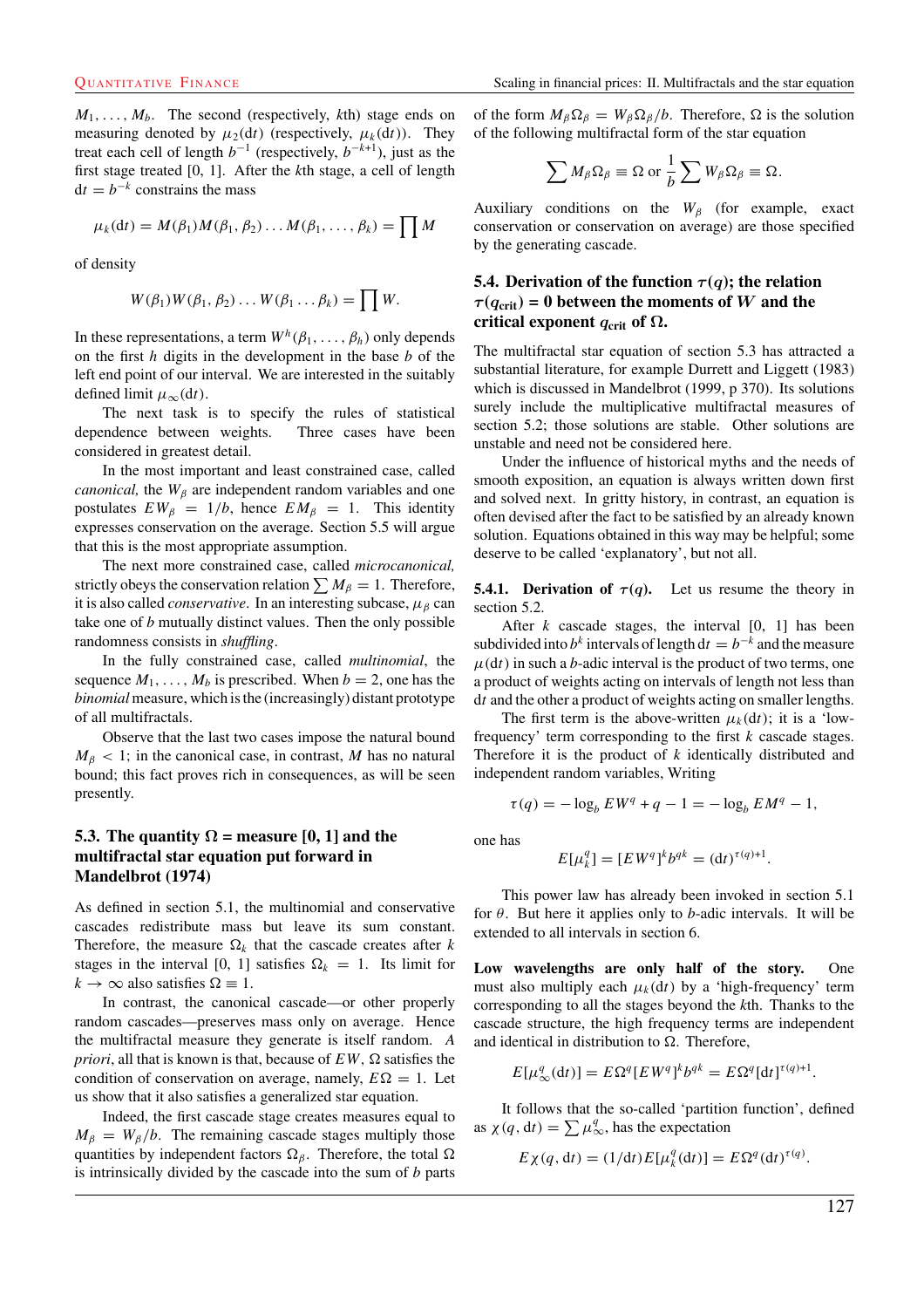This formula introduced  $\tau(q)$  in Mandelbrot (1974). The approach differs in two important ways from the way used in the heuristic restatement of multifractals that is widely known to physicists. That restatement treats the prefactor  $E\Omega^{q}$ without being concerned about its being finite. It also takes it for granted that  $\tau(q) > 0$  for all  $q > 1$ . But this last property is neither obvious nor universal and the cases where it is not true are the crucial ones for the present discussion. Therefore, we have reached a very critical point where, not only does my original approach differ from the heuristics, but also goes further in an essential direction.

**5.4.2. Occurrences and consequences of**  $q_{\text{crit}} < \infty$ **.** The first example concerned the limit log-normal multifractals studied in Mandelbrot (1972) (Mandelbrot (1999), chapter N14). They yield  $\tau(q) \sim -(q-1)(q-q_{\text{crit}})$ , hence  $\tau(q)$  < 0 for  $q > q_{\text{crit}}$ .

Soon afterwards, Mandelbrot (1974) observed that the log-normal case is not a rare anomaly. The reason why  $\tau(q) > 0$  is not necessarily the case in cascades is perfectly straightforward. Writing in terms of  $M = W/b$  and assuming M to be bounded by max M, the function  $\tau(q)$  is well known to behave for large q as  $-q \log_b[\max M]$ . Hence, the anticipated rule ' $\tau(q) > 0$  for all q' cannot be taken for granted and holds if and only if max  $M < 1$ . This inequality is indeed necessarily satisfied in the classical elementary examples and the more general conservative cascade model. But the canonical cascade model allows max  $M > 1$ , hence need not satisfy  $\tau(q) > 0$ .

I recognized that there is only one way to avoid the paradoxes due to  $\tau(q) < 0$ : the combination of  $q > 1$  with  $\tau(q)$  < 0 occurs only when  $E\Omega^q = \infty$ . This hunch was buttressed by physical heuristics and soon confirmed in full rigor by Kahane and Peyrière, as reported in chapter N17 of Mandelbrot (1999).

**The restricted case.** To sum up, the measures supported by [0, 1] satisfy  $\tau(1) = 0$  and split into two categories, according to whether or not  $\tau(q) = 0$  also has a root greater than 1.

In conservative cascades, mass is strictly preserved and  $\tau(q) > 0$  for all  $q > 1$ , therefore the star equation has no solution other than  $\Omega \equiv 1$ . More generally, under the necessary and sufficient condition  $M < 1$  or  $W < b$ , one writes  $q_{\text{crit}} = \infty$  by definition. This condition implies that  $E\Omega_q < \infty$  for all q.

**The power-law distribution case.** If  $\tau(q) = 0$  has a second solution > 1, that solution defines a finite  $q_{\text{crit}}$ . If so,  $\Omega$  has a critical exponent  $q_{\text{crit}}$ , whose value is deduced from  $\tau(q)$ . That is, like the Cauchy star equation, the multifractal star equation yields a power-law probability output without a power-law probability input being involved. This is the most distinctive feature of the solution of the multifractal star equation

*Conclusion. The generation of the power-law distribution as a solution of the multifractal star equation echoes the title of section 4.4. It is not an incomplete and logically circular example of 'power law in and power law out, with nothing concerning the*

*bell' (see section 2.5). In contrast, it is an example of 'scaling in and a bell and a power law simultaneously coming out'.*

#### **5.5. When the observed time series is one coordinate of a highly multidimensional series, the 'generic' situation is**  $q_{\text{crit}} < \infty$

In the original context of turbulence, the strict conservation rule  $EM<sub>β</sub> = 1$  that defines the microcanonical multifractals had a physical meaning for the full three-dimensional process. However, wind-tunnel or atmosphere observations were both necessarily limited to linear cross-sections. Along those cross sections, Mandelbrot (1974) argued that conservation could at best hold on the average.

Similarly, and even more strongly, the whole financial or economic system adds up to a highly multidimensional process. The canonical cascade can be rationalized by assuming that investigating a financial time series by itself amounts to extracting a linear cross section from that full system. As section 6 will elaborate, multiplication by a weight is meant to model the effects of a cause. Contrary to the case of turbulence, there is no *a priori* reason to assume a cause's effects on the whole economy to be conservative. Along the cross sections, even less is known. The canonical cascade with independent weights is a good bet because it is described in the literature and does make the desired point. This was the reason to begin the study as I did. A slight turn to greater realism will be taken in section 6 and make the same point more strongly.

## **6. Formal discussion: III. Limitations of the star equation; newly-developed base-free multifractals**

This section goes beyond cascade-generated multiplicative multifractals, therefore beyond the star equation. The novelty is that now the inequality  $1 < \alpha < \infty$  becomes the rule rather than a special case whose relevance must be defended.

Once again, many people whose knowledge of multifractals is limited to the basic heuristics have never heard of the existence and role of  $q_{\text{crit}}$ . Those who know that a cascade can satisfy  $q_{\text{crit}} < \infty$  tend to dismiss this possibility as an exaggerated response to long tails of W that may be meaningless, or, at best, unreliable. My constant attempts to draw attention to  $q_{\text{crit}}$  did bear fruit in the original context of the dissipation of turbulence and of geophysical quantities. But elsewhere the best-known examples of multifractals constructed by multiplicative processes continued to suggest that  $q_{\text{crit}} < \infty$  is an anomaly.

I have always believed the opposite: that the anomaly resides in  $q_{\text{crit}} = \infty$  and is brought in by the strong constraints inherent in all *b*-adic cascades. It is a pleasure to report that this belief is buttressed by a strong new argument that has materialized very recently, to which we proceed.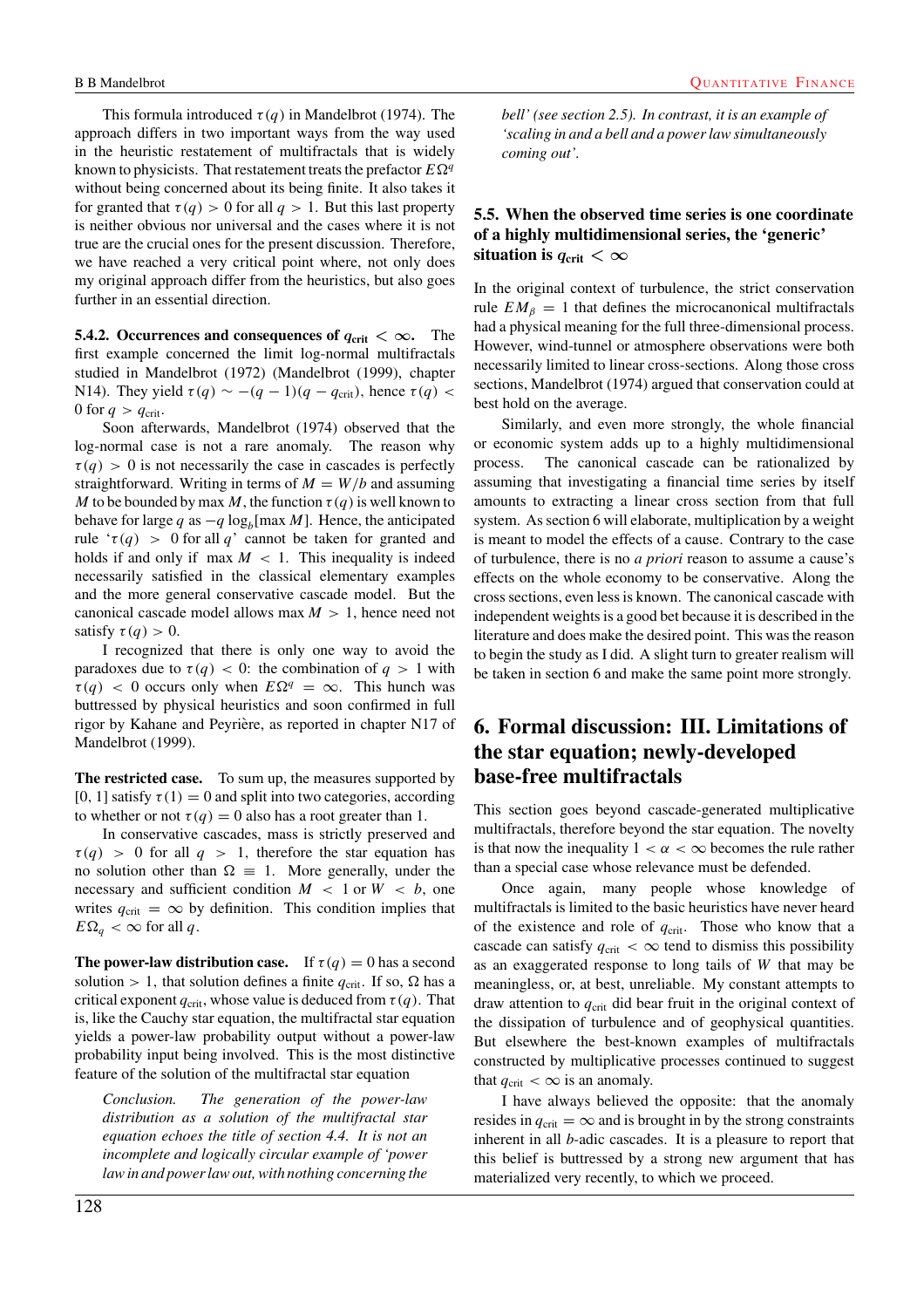#### **6.1. From cascades to independent cylindrical pulses**

After *k* stages, a cascade generates a measure  $\mu_k(t)$  whose density, as written in section 5.2, is

$$
\mu_k[\mathrm{d}t]b^k=W(\beta_1)W(\beta_1,\beta_2)\ldots W(\beta_1\ldots\beta_2\ldots\beta_k).
$$

Let us reinterpret this density in terms of a random function  $W(t)$  defined for  $t > 0$  as follows. It is constant in every open interval between integers and its values in different interinteger intervals are statistically independent. Define  $W^{(p)}$ as being statistically independent realizations of  $W(t)$ . This notation yields the alternative representation

$$
\mu_k[\mathrm{d}t]b^k = W^{(1)}(bt)W^{(2)}(b^2t)\ldots W^{(k)}(b^kt).
$$

In this representation, the term  $W^{(1)}(bt)$  only depends on the first digit  $\beta$  in the development of t in the base b; the term  $W^{(k)}(b^kt)$  only depends on the first k digits in that development.

An 'integer-bound cylindrical pulse' will now be defined as equal to 1 except in one inter-integer interval, where it is equal to W. Each  $W^{(k)}(b^k t)$ , and therefore also the density of  $\mu_k$  in a *b*-adic interval, can now be restated as a product of pulses bound to intervals between successive multiples of  $b^{-k}$ . For every *t*, the number of pulses  $\neq 1$  is exactly *k*.

While the restriction of the pulses to a  $b$ -adic grid is a basic feature of the cascades of section 5, let us say once again that it is completely artificial. It was introduced to follow the old example of the binomial measure and preserved solely for the sake of convenience. Indeed, both description and rigorous mathematical proof are simplified by the fact that every b-adic interval dt of length  $b^{-k}$  is affected by the same number k of 'low-frequency' pulses of length  $b^{-h}$  with  $h < k$ .

By now, these advantages have been exhausted and the time has come to 'unleash' the pulses from the constraints of the b-adic grid.

#### **6.2. Multifractal products of cylindrical pulses, MPCP (Barral and Mandelbrot 2000)**

To prepare for a weakening of the convenient but arbitrary constraints due to the b-adic grid, let us rethink the nature of the pulses implied in the restatement of a cascade in section 6.1. In a first step, a pulse of starting point  $t$  and length  $2\lambda = b^{-k}$  is represented in the plane by the 'address point' of coordinates  $t + b^{-k}/2 = t + \lambda$  and  $b^{-k}/2 = \lambda$ . This is a point in the 'address plane' that is defined as the half square  ${0 < x < 1; 0 < \lambda < 1/2}.$ 

In a cascade, the pattern of address points is extremely strict and regular. To minimize artificiality, it should be 'softened' and randomized. I proposed one way that leads to a 'multifractal product of cylindrical pulses'. It consists in replacing the cascade's very strict pattern with a Poisson random pattern whose density is more or less the same but is smooth and also extends to the unboundedly wide strip  $0 < \lambda < 1$ . Experience acquired in other problems made me select the density

$$
\frac{\delta}{2\lambda^2} \mathrm{d} t \mathrm{d} x,
$$

where the new parameter  $\delta$  is a counterpart of  $1/\log_e b$ .

An immediate consequence concerns the number of pulses of length  $> dt$  that affect an interval of length dt. In section 5.2 it was the same k for all b-adic intervals of length  $b^{-k}$ . Now, far more realistically, it is made into a Poisson random variable.

The next issue is the choice of rules to govern the weights of the eddies. The only possibility is to follow the canonical cascades and make the weights into independent random variables. The resulting 'MPCP process' was worked out, first heuristically, then rigorously as reported in Barral and Mandelbrot (2000).

The first principal novelty is that the condition  $EW = 1$ , which was needed for cascades, is no longer necessary.

The second principal novelty resides in the form of the function  $\tau(q)$  to which MPCP leads. It takes the thoroughly new form

$$
\tau(q) = -1 + q[1 - \delta(EW - 1)] - \delta[EW^{q} - 1].
$$

 $-EW^q \sim -q \max W \text{ as } q \to \infty$ . Therefore, the existence of  $q_{\text{crit}} < \infty$  is no longer an odd possibility due to max W being very large and possibly questionable. For  $\tau(q)$  to become negative for large q, a broad sufficient and very natural condition is max  $W > 1$ . A narrower sufficient condition is  $EW = 1$  and  $W \neq 1$ .

For example, consider the weight W that can only take the non-zero values  $1 + \delta W$  and  $1 - \delta W$ . In a cascade, this weight leads to a binomial measure that has been randomized. Not only does it preserve the property that  $q_{\text{crit}} = \infty$ , but it is a prototype of that standard property. In contrast, in the corresponding MPCP process, even this W leads to  $q_{\text{crit}} < \infty$ .

An especially novel possibility opened by pulses is that W itself can be non-random! In a cascade, nonrandomness implies  $W \equiv 1$ , hence the measure remains uniform throughout the cascade. For MPCP, uniformity follows only under much stronger conditions. The change over from the canonical cascade to MPCP also changes the source of randomness: the fact that the number of pulses that affect an interval follows the Poisson distribution suffices to generate an interesting multifractal characterized by  $q_{\text{crit}} < \infty$ .

#### **6.3. Beyond the MPCP**

Pulses with a constant value are called 'cylindrical' in sections 6.1 and 6.2 in view of extensions to higher dimensions. The MPCP have already been generalized by considering pulses of more varied form. A description of those elaborations would be out of place here.

#### **6.4. Remarks**

The reader familiar with details of statistical thermodynamics will observe that the MPCP model introduced the Poisson distribution to create a resemblance with 'grand canonical ensembles', thereby closing an earlier progression from microcanonical to canonical.

The sequence from 'microcanonical' to 'canonical' and on to MPCP, teaches several lessons. As the processes' randomness becomes increasingly unconstrained,  $q_{\text{crit}} < \infty$ becomes an increasingly general rule with increasingly special exceptions.